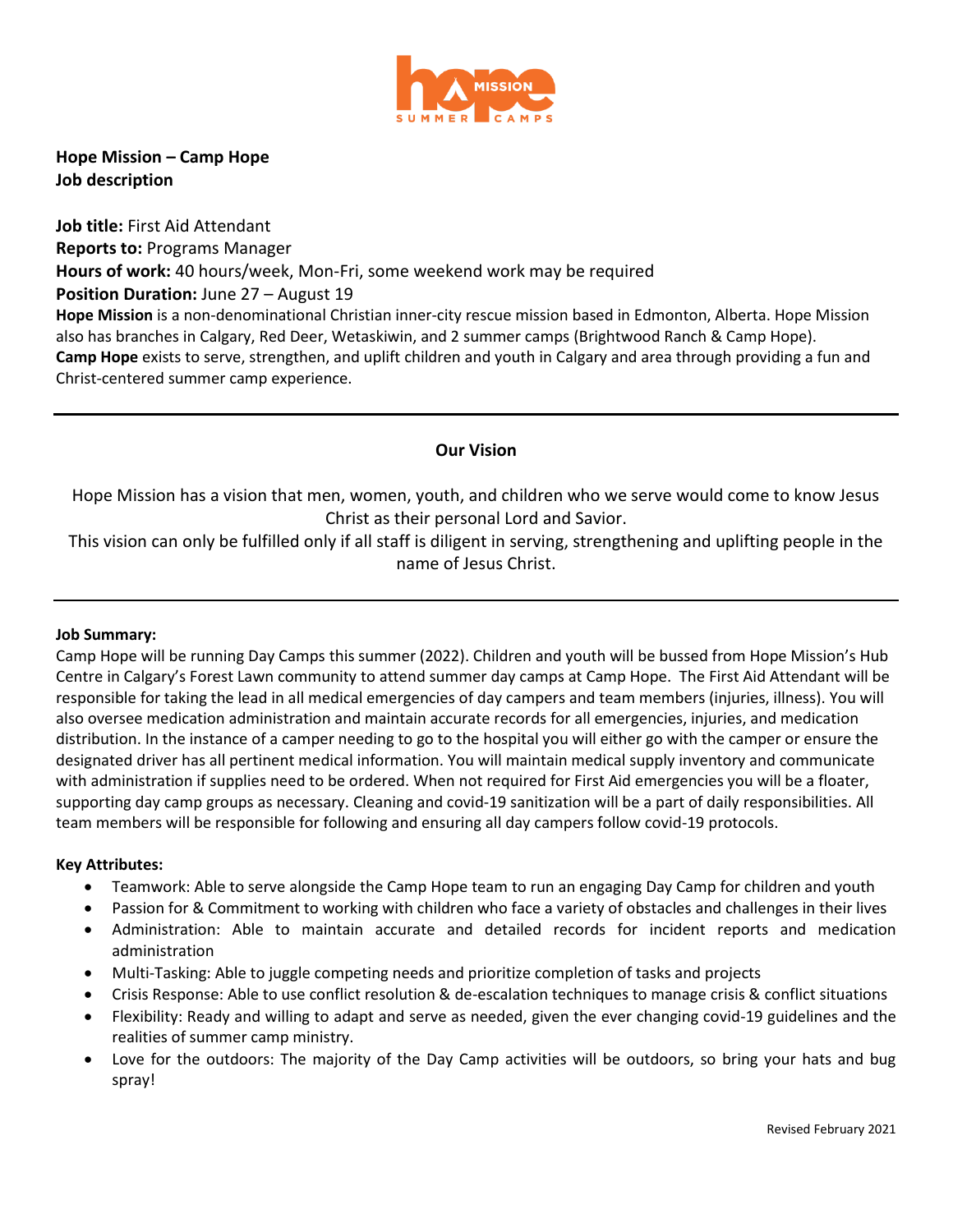

### **Main Duties and responsibilities:**

- Develop supportive mentoring relationships with day campers
- Ensure all team members are aware of camper allergies and health needs
- File camper medication forms
- Take the lead on medical emergencies and situations.
- Oversee medication administration and secure storage of all medications
- Maintain medical supply inventory
- Order supplies as needed
- Document all injuries, sickness, and medication distribution
- Communicate with the Camp Manager and parents as needed
- Supervise groups of children and youth ensuring the safety of all day campers
- Promote positive relationships and choices during day camp through effective behaviour management techniques
- Responsible for documentation of critical incidents
- Responsible for set up and clean-up of the camp
- Provide and serve snacks and meals for day campers
- Cleaning and sanitizing the camp (washrooms, etc)
- Follow all covid-19 protocols
- Other related tasks and duties as required

### **Minimum Qualifications & Skills:**

- Experience working with children and youth
- Experience working with medical injuries and medication administration
- Excellent communicator
- Conflict resolution and verbal de-escalation skills
- Degree in Nursing or related education an asset
- Physically able to lift up to 50 lbs, run and play active sports and games with campers
- Class 5 Driver's License
- Standard First Aid certification is required

## **Other Requirements:**

- Being a Christian Organization we require our employees to be in agreement and sign the Hope Mission Statement of Faith ([http://hopemission.com/about-us/values\)](http://hopemission.com/about-us/values)
- **Must be legally entitled to work in Canada on a full-time basis.**
- Able to provide Criminal Record Check with a Vulnerable Sector Search and a Child Intervention Record Check
- A letter of reference from a ministry or church is an asset
- Adherence to Hope Mission's Policies and Procedures

### **To apply:**

- Submit a team member application online at the link below: https://hopemission.wufoo.com/forms/z1mc7ue10vko568/
- Please note that the application will ask you to upload your resume & cover letter indicating why you want to work for a Christian ministry (in 1 document) and to provide 3 references.
- Questions? Emai[l Brittany.Moland@hopemission.com](mailto:Brittany.Moland@hopemission.com)